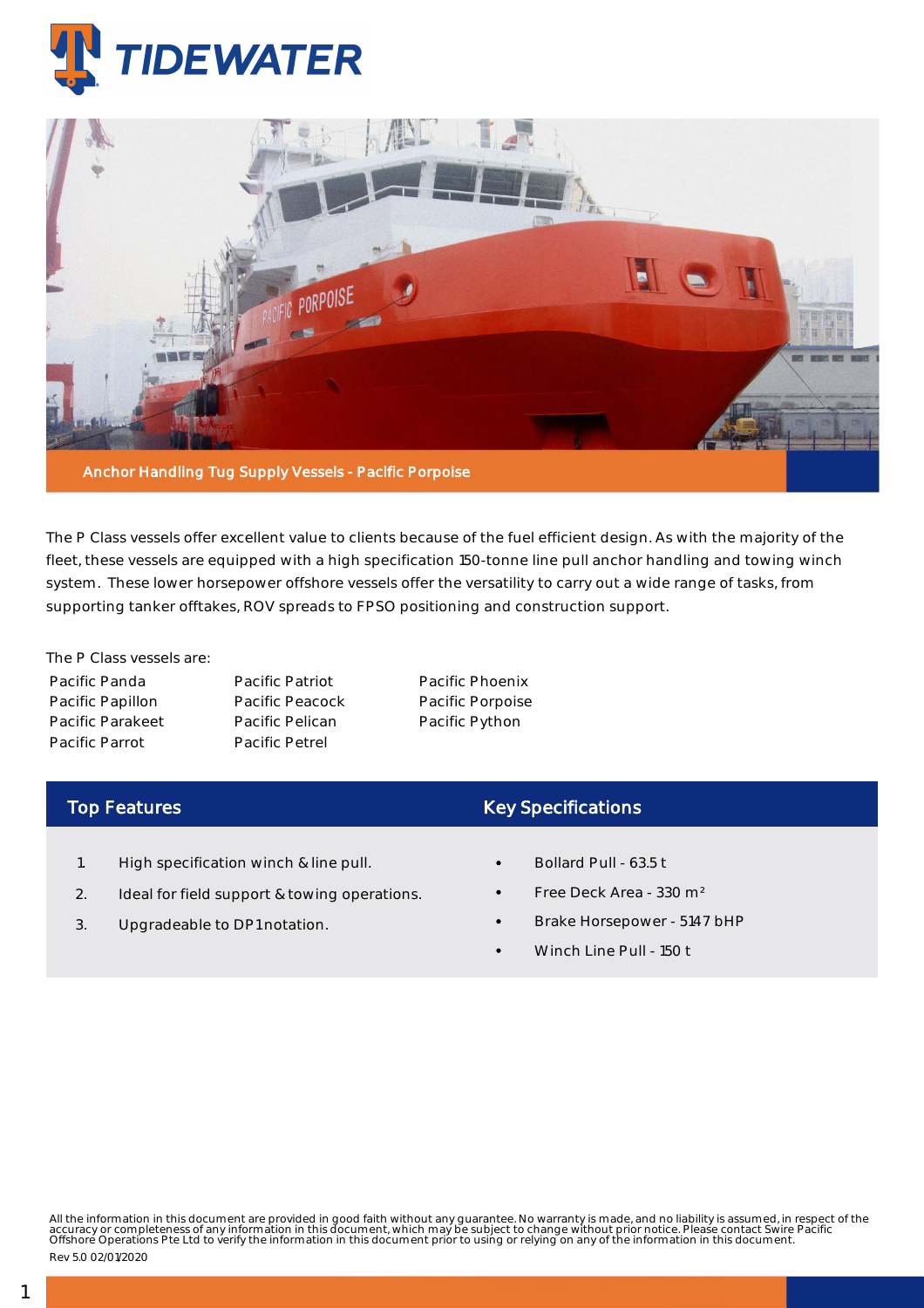



| <b>General Information</b> |                                                                                                                                 |  |  |  |  |
|----------------------------|---------------------------------------------------------------------------------------------------------------------------------|--|--|--|--|
| Vessel Name                | Pacific Porpoise                                                                                                                |  |  |  |  |
| Built                      | Qingdao Qianjin Shipyard,<br>China. November 2011                                                                               |  |  |  |  |
| Flag                       | Singapore                                                                                                                       |  |  |  |  |
| Call Sign                  | 9V7613                                                                                                                          |  |  |  |  |
| IMO No.                    | 9503421                                                                                                                         |  |  |  |  |
| Classification             |                                                                                                                                 |  |  |  |  |
| <b>Class Notation</b>      | DNV-GL +1A Fire fighter(I)<br>Offshore service<br>vessel(Anchor handling,<br>Towing)                                            |  |  |  |  |
| <b>Dimensions</b>          |                                                                                                                                 |  |  |  |  |
| Length (LOA)               | 57.5 m                                                                                                                          |  |  |  |  |
| Beam                       | 14.0 <sub>m</sub>                                                                                                               |  |  |  |  |
| Summer Draft               | 5.10 m                                                                                                                          |  |  |  |  |
| Deadweight @ SummerDraft   | 1529 t                                                                                                                          |  |  |  |  |
| GT                         | 1329                                                                                                                            |  |  |  |  |
| <b>Deck Capacities</b>     |                                                                                                                                 |  |  |  |  |
| Deck Load Capacity         | 500 t                                                                                                                           |  |  |  |  |
| Deck Strength              | 5 t/m <sup>2</sup> - General Deck                                                                                               |  |  |  |  |
| Free Deck Area             | 330 m <sup>2</sup>                                                                                                              |  |  |  |  |
| Length x Width             | 30 x 11 m                                                                                                                       |  |  |  |  |
| <b>Tank Capacities</b>     |                                                                                                                                 |  |  |  |  |
| <b>NLS</b>                 | See brine/mud                                                                                                                   |  |  |  |  |
| Brine / Mud                | 147 m <sup>3</sup> Brine (Multi usage<br>tanks)<br>332 m <sup>3</sup> Mud (Multi usage<br>tanks, dedicated 185 m <sup>3</sup> ) |  |  |  |  |
| Drill / Ballast Water      | $372 \text{ m}^3$                                                                                                               |  |  |  |  |
| Dry Bulk                   | 140 $m3$ (In 4 dedicated tanks)                                                                                                 |  |  |  |  |
| <b>Fresh Water</b>         | $397 \text{ m}^3$                                                                                                               |  |  |  |  |
| <b>Fuel Dedicated</b>      | $566 \text{ m}^3$                                                                                                               |  |  |  |  |
| <b>Fuel Total</b>          | $566 \text{ m}^3$                                                                                                               |  |  |  |  |

| Tank Capacities Details          | Refer to Tank Capacities<br>Table                                                                                                               |  |  |  |  |
|----------------------------------|-------------------------------------------------------------------------------------------------------------------------------------------------|--|--|--|--|
| Drilling Brine                   | See brine/mud                                                                                                                                   |  |  |  |  |
| <b>Propulsion / Bollard Pull</b> |                                                                                                                                                 |  |  |  |  |
| Main Engines                     | 2 x Yanmar 6EY26 diesel<br>engines each 1920 kW = 3840<br>kW (5147 bHP),<br>Twin CPP propellers in KORT<br>nozzles with Hi-lift flap<br>rudders |  |  |  |  |
| <b>Thrusters</b>                 | 1 x Bow tunnel 500 kW / 670<br>bHP<br>1 x Stern tunnel 500 kW / 670<br>bHP                                                                      |  |  |  |  |
| <b>Bollard Pull</b>              | 63.5 t @ 100% MCR                                                                                                                               |  |  |  |  |
| <b>Deck Equipment</b>            |                                                                                                                                                 |  |  |  |  |
| Anchor Handling Winch            | 1 x AH winch 150 t 1st layer $@$<br>0-7 m/min<br>Wire capacity 1200 m of 64<br>mm dia.                                                          |  |  |  |  |
| Towing Pins                      | 2 x Karmoy 160 t SWL                                                                                                                            |  |  |  |  |
| Shark Jaws                       | 1 x Karmoy 300 t SWL                                                                                                                            |  |  |  |  |
| Stern Roller                     | RRM 2.0 m x 4.0 m @ 250 t<br>SWL                                                                                                                |  |  |  |  |
| Capstans                         | 2 x Capstans, 1 x fixed<br>warping head 410 mm x 575<br>mm @ approx. 7 t at 0-<br>15m/min                                                       |  |  |  |  |
| <b>Tugger Winches</b>            | 1 x 10 t pull at approx. 0-<br>15m/min, 150 m of 18 mm<br>wire                                                                                  |  |  |  |  |
| Provision Crane                  | Electric Hydraulic, Fixed<br>Boom<br>Capacity 1.5 $t@8m$                                                                                        |  |  |  |  |
| Chain Gypsies                    | 1 x 76 mm mounted on work<br>drum                                                                                                               |  |  |  |  |
| Performance & Economy            |                                                                                                                                                 |  |  |  |  |
| Economical Speed                 | Approx. 10.5 m <sup>3</sup> /Day @ 10<br>knots                                                                                                  |  |  |  |  |
| DP<20%                           | Approx. 4.5 m <sup>3</sup> /Day                                                                                                                 |  |  |  |  |
| DP > 35%                         | Approx. 5.6 m <sup>3</sup> /Day                                                                                                                 |  |  |  |  |
|                                  |                                                                                                                                                 |  |  |  |  |

All the information in this document are provided in good faith without any guarantee. No warranty is made, and no liability is assumed, in respect of the<br>accuracy or completeness of any information in this document, which Rev 5.0 02/01/2020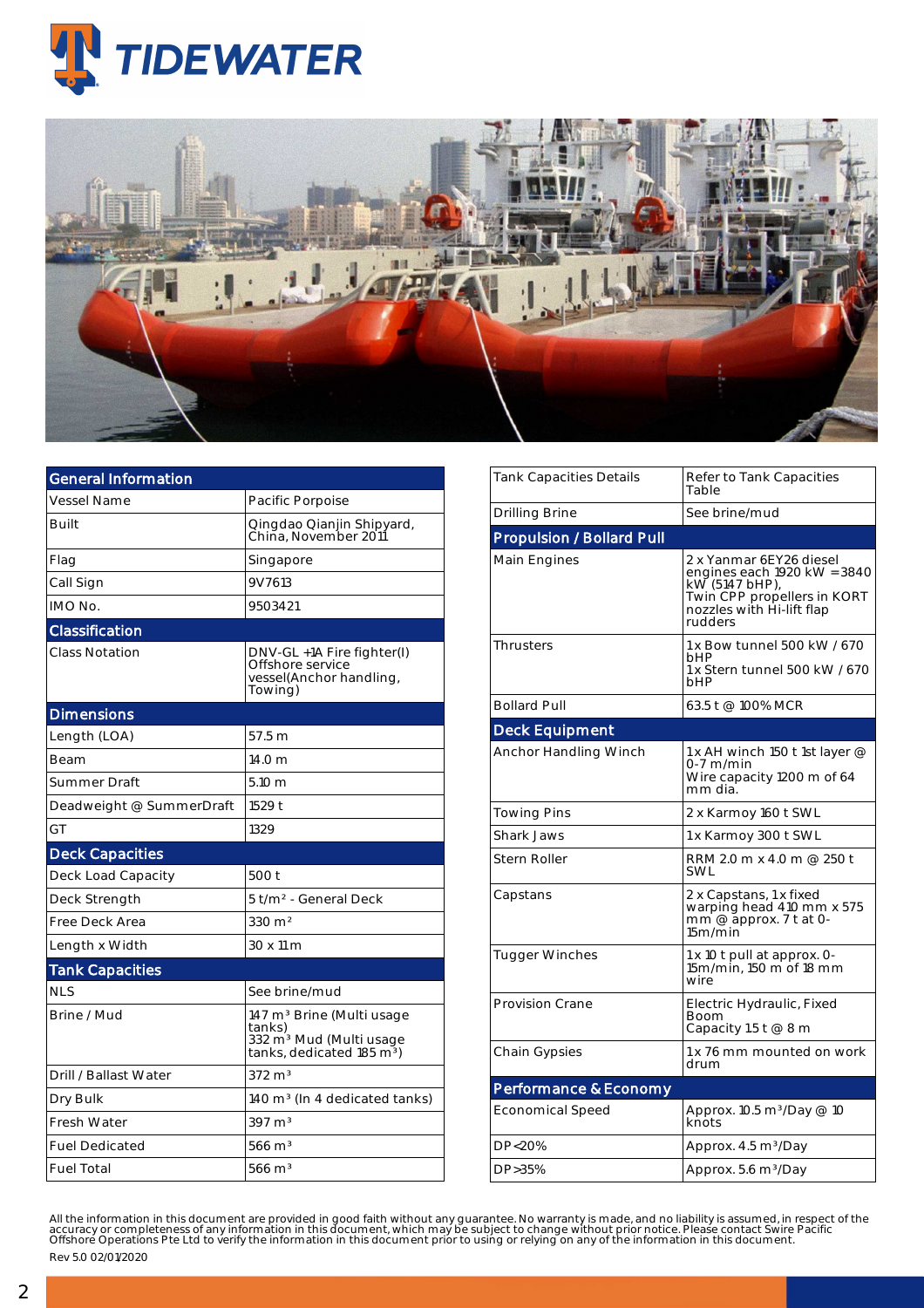

| Standby in Field                                                                                    | Approx. 4 m <sup>3</sup> /Day                                                                                            |  |  |  |  |  |
|-----------------------------------------------------------------------------------------------------|--------------------------------------------------------------------------------------------------------------------------|--|--|--|--|--|
| Standby in Port                                                                                     | Approx. 0.9 m <sup>3</sup>                                                                                               |  |  |  |  |  |
| Note                                                                                                | Performance & Economy<br>figures are given at mean<br>vessel draft of 4.5 m (1140 t<br>deadweight) & Beaufort Scale<br>2 |  |  |  |  |  |
| <b>Dynamic Positioning System</b>                                                                   |                                                                                                                          |  |  |  |  |  |
| Type                                                                                                | GE DPS-11 Simplex DP System                                                                                              |  |  |  |  |  |
| Reference Systems                                                                                   | 1 x Fanbeam<br>1 x Veripos DGNSS                                                                                         |  |  |  |  |  |
| <b>Motion Reference Units</b>                                                                       | 1 x VRU<br>1 x Anemometers<br>2 x Gyros Compasses                                                                        |  |  |  |  |  |
| <b>Rescue Boat</b>                                                                                  |                                                                                                                          |  |  |  |  |  |
| 1.1 x Vanguard VG 6.0 FRW, 15 person, SOLAS approved FRB<br>with inboard diesel waterjet            |                                                                                                                          |  |  |  |  |  |
| 2.1 x Maritime Partner MP111 TWJ, 16 persons, SOLAS<br>approved FRDC, 2 x Inboard diesel water jets |                                                                                                                          |  |  |  |  |  |
| Accommodation                                                                                       |                                                                                                                          |  |  |  |  |  |
| Person Capacity                                                                                     | Total 22<br>4 x 1man cabin<br>5 x 2man cabins (Including<br>hospital)<br>2 x 4man cabins                                 |  |  |  |  |  |

All the information in this document are provided in good faith without any guarantee. No warranty is made, and no liability is assumed, in respect of the<br>accuracy or completeness of any information in this document, which

Rev 5.0 02/01/2020